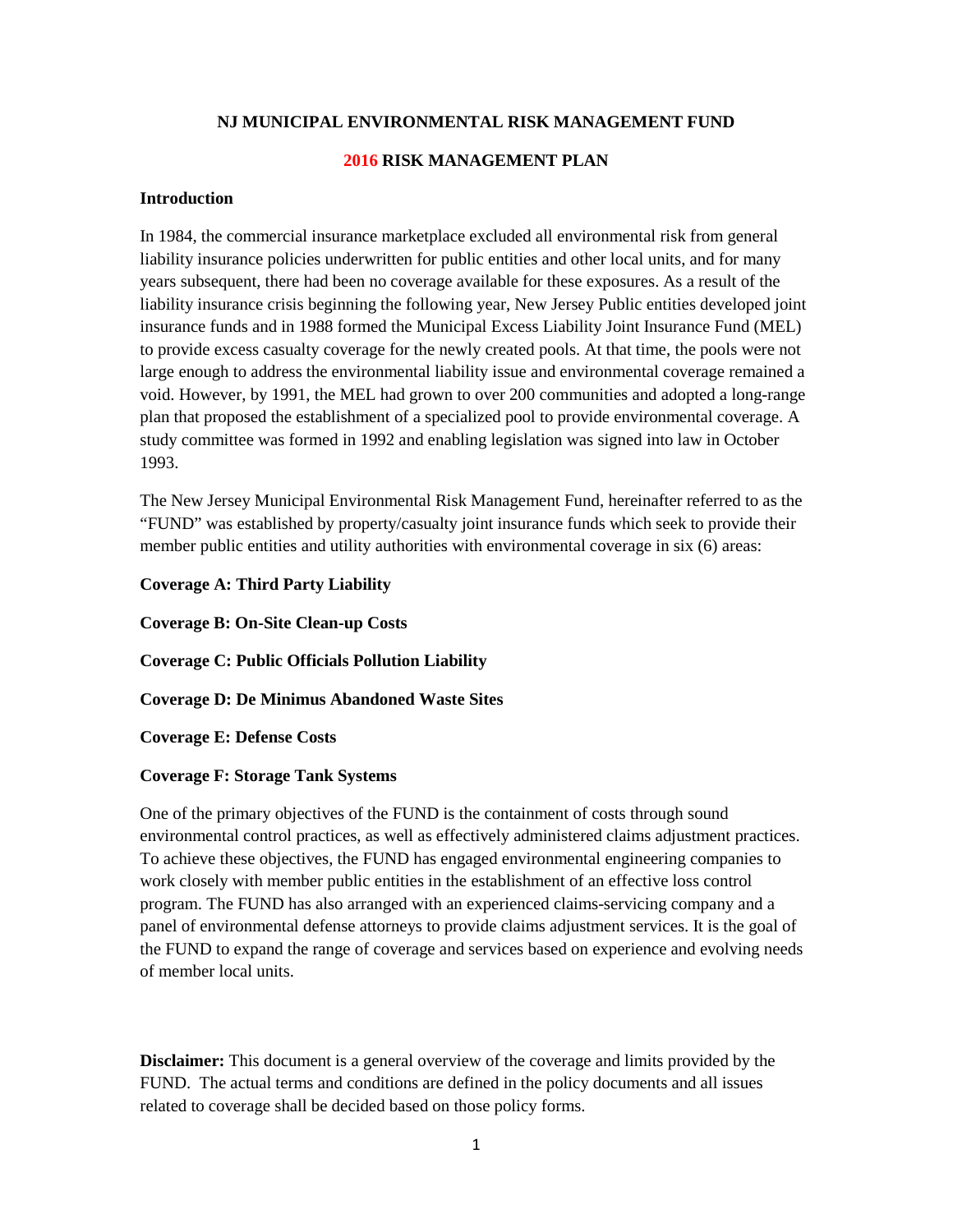#### **COVERAGE A - THIRD PARTY LIABILITY**

### **1. Background:**

The activities of public entities may result in an actual or alleged pollution conditions which causes bodily injury or damage to property of others. The extent of the coverage under Coverage A is to provide protection to the local unit for claims triggered by pollution conditions for which the local unit is alleged to be responsible.

### **2. Scope of Coverage:**

To pay on behalf of the Local Unit losses due to liability for bodily injury and/or property damage caused by pollution conditions emanating from a covered location or arising from covered operations.

#### **3. POLLUTION CONDITIONS:**

The FUND intends to cover, under Coverage A, the discharge, dispersal, release, escape, migration or seepage of any solid, liquid, gaseous or thermal irritant, contaminant or pollutant, including smoke, soot, vapors, fumes, acids, alkalis, chemicals, hazardous substances, materials or waste materials, on, in, into, or upon land and structures thereupon, the atmosphere, surface water, or groundwater. Waste materials include materials to be recycled, reconditioned or reclaimed.

# **4. Exclusions: (Partial Listing – REFER TO POLICY FOR COMPLETE LIST OF EXCLUSIONS**

The FUND will not pay nor defend any loss from pollution conditions caused by, due, based upon, arising out of or directly related to any one or more of the following:

- **a) Pollution conditions that existed prior to the inception date of this policy**
- **b) Injunctive or non-monetary relief**
- **c) Lead**
- **d) Asbestos**
- **e) Workers Compensation, unemployment compensation or disability benefits**
- **f) Employment Practices Liability**
- **g) Mold or fungi**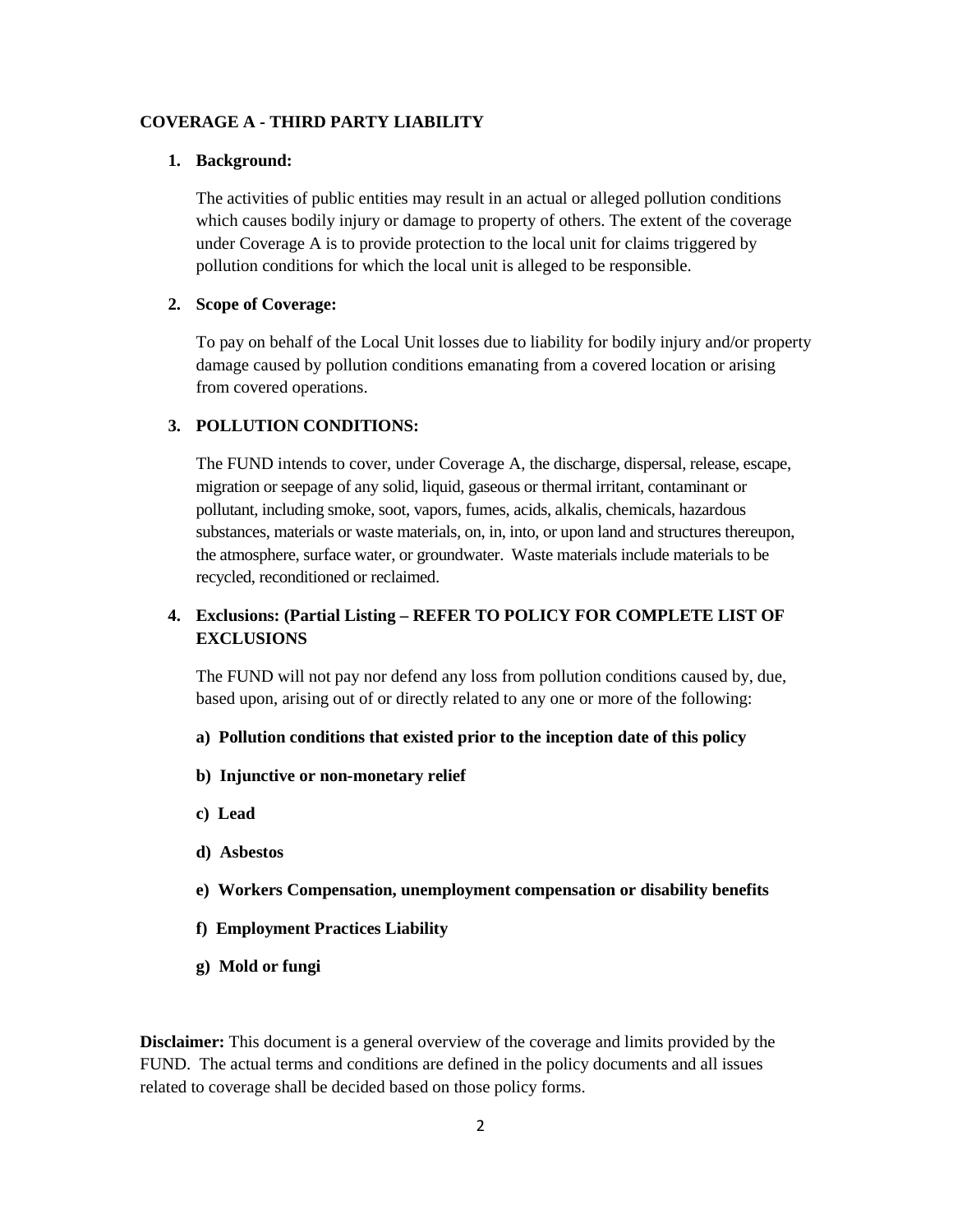- **h) Contractual Liability, except where coverage would apply in absence of contract**
- **i) Acid rain**
- **j) Automobile, aircraft, watercraft**
- **k) Pollution conditions after location has been sold, leased, or abandoned**
- **l) Chlorine based products**
- **m) Airports**
- **n) Willful, deliberate non-compliance with regulation, statute, or other law**

### **5. Limit of Liability:**

\$1,000,000 per loss per local unit

\$1,000,000 annual aggregate per local unit

# **COVERAGE B – ONSITE CLEANUP COSTS**

# **1. Background:**

Public property is subject to being polluted by third parties such as an illegal toxic dumping in a park. The intent of the coverage, under Coverage B, is to provide protection to the public entity for the costs of remediation triggered by pollution conditions caused by an unrelated third party on any public lands of the local unit.

# **2. Scope of Coverage:**

Emergency Remediation of pollutants deposited by third parties:

\$ 50,000 per loss per local unit

\$ 100,000 annual aggregate per local unit

**Note**: Local unit will be required to make application to the NJ Spill Fund for reimbursement. Reimbursement, if any, to be paid back to the FUND.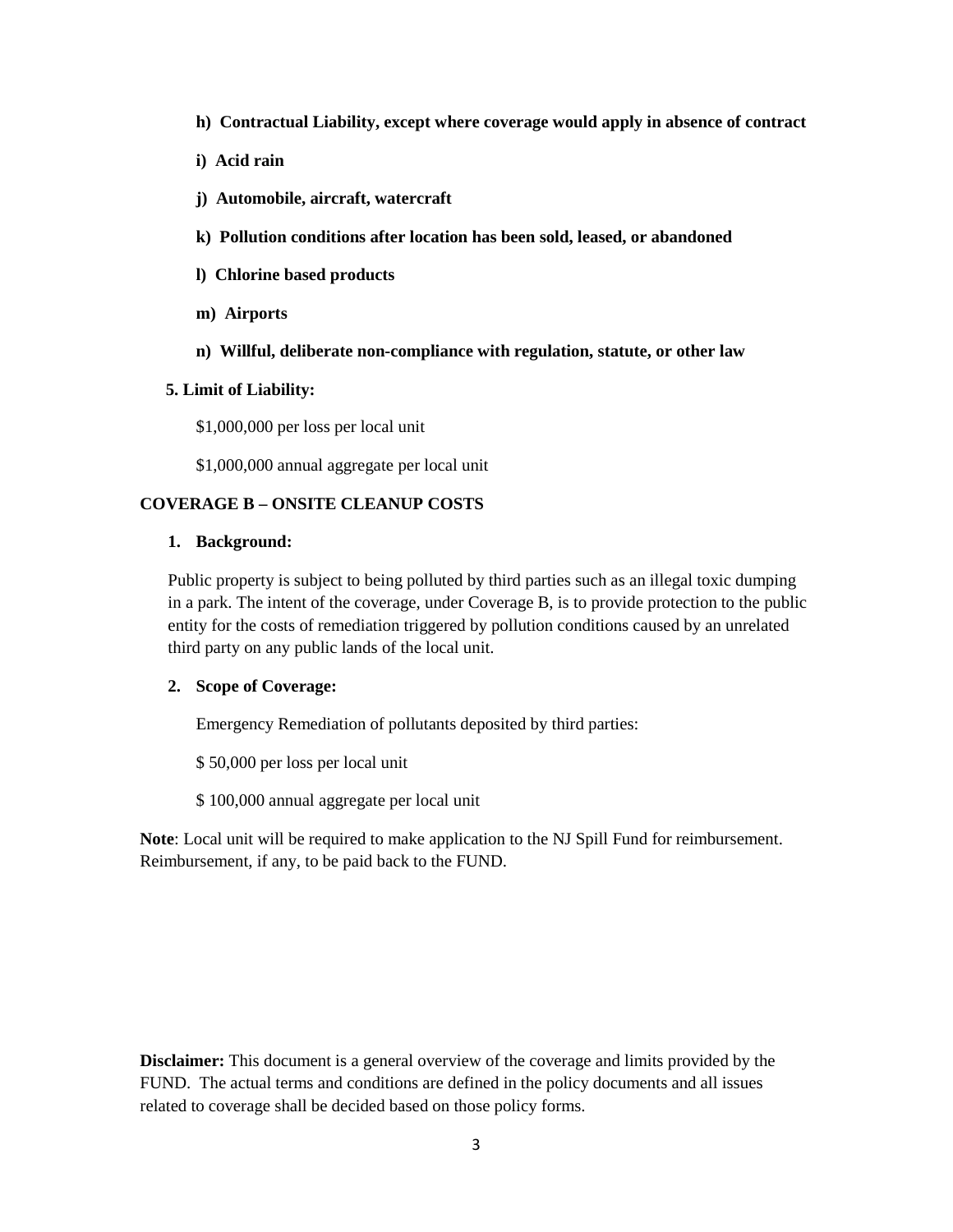#### **COVERAGE C - PUBLIC OFFICIALS POLLUTION LIABILITY**

#### **1. Background:**

The acts or omission by public officials that may result in claims by third parties of bodily injury or property damage related to environmental conditions are excluded under conventional Public Officials Liability coverage. It is the intent of Coverage C to provide protection to the officials of the local unit for such claims.

### **2. Scope of Coverage:**

Pay on behalf of the local unit and its public officials that are legally obligated to pay as a result of pollution conditions caused by the wrongful acts of Public Officials.

### **3. Limit of Liability:**

\$1,000,000 per loss per local unit

\$1,000,000 annual aggregate per local unit

#### **COVERAGE D - DE MINIMUS ABANDONED WASTE SITES**

#### **1. Background:**

Public entities, through their various departments and refuse collection responsibilities, have in the past contributed waste to hazardous waste landfills. Through actions by the EPA and/or NJDEP, efforts are being made to remediate all hazardous waste sites and to assign associated costs to potentially responsible parties (PRPs) who likely contributed to the problem. In many cases it is unclear who was truly responsible for the hazardous waste that was sent. Public entities have been identified as general contributors with potentially "deep pockets" and therefore, under CERCLA guidelines of strict joint and several liability, could be forced to contribute a significant amount to the clean-up. Contributors who have not been specifically identified as major contributors, however, have often been in a position, particularly when mediated as a group, to negotiate an equitable settlement with the EPA, NJDEP and major PRP's to indemnify them from further liability. The intent of the FUND, under Coverage D, is to provide a means for insureds that are deemed minor contributors (De Minimus) to an abandoned waste site to negotiate reasonable settlements. To a significant extent, this is part of a defense strategy.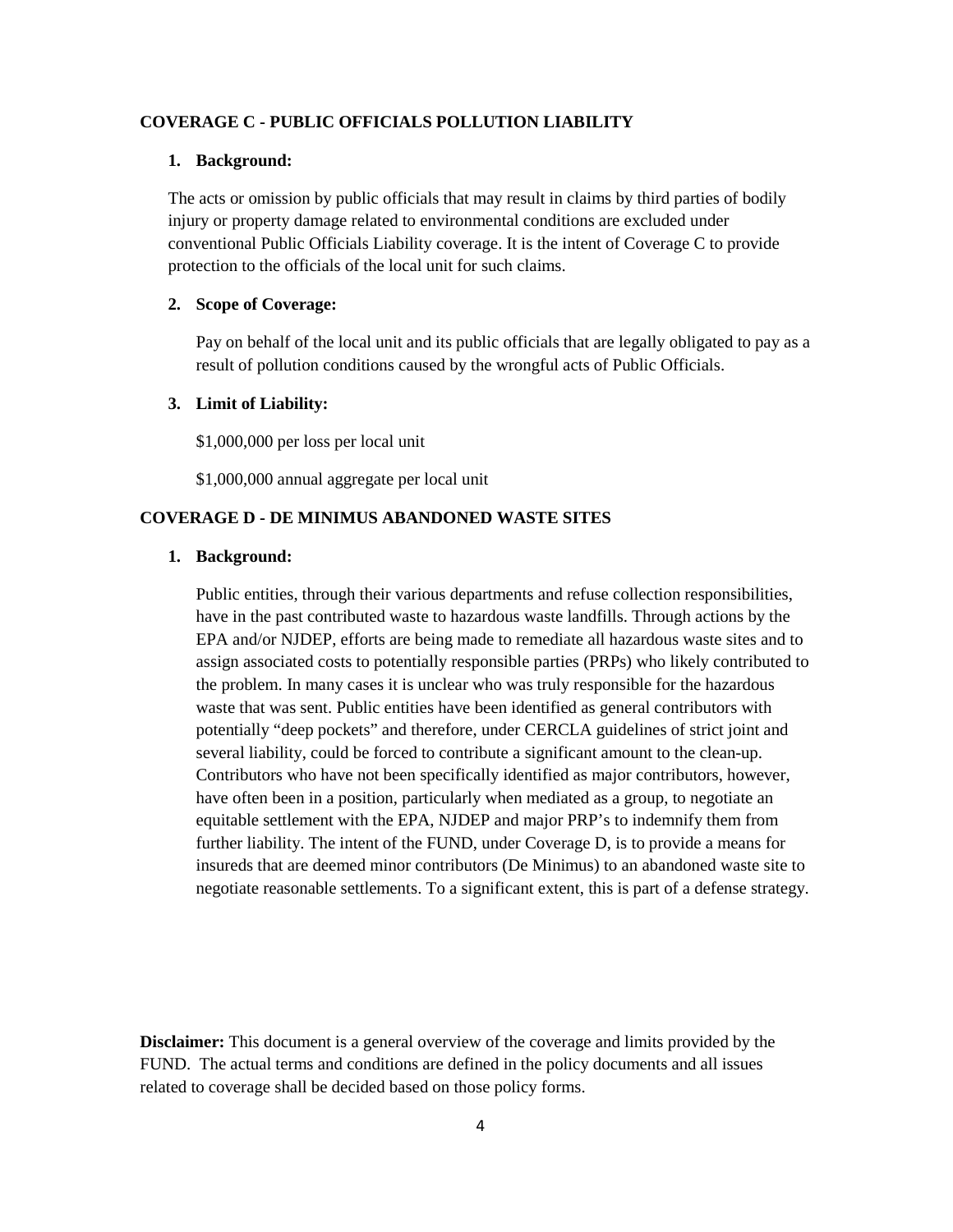# **2. Scope of Coverage:**

The FUND, under Coverage D, will pay on behalf of the insured(s) for the negotiated settlement amount, up to policy sub-limits, to fund remedial efforts and a settlement agreement that will indemnify the insured(s) from future liability at a Federal or State Abandoned Toxic Waste Site. Legal defense shall be included subject to the policy limits.

# **3. Abandoned Waste Site & Minor PRP Designation**

The FUND intends to cover only those events where the local unit is clearly identified as a de minimus (PRP) contributor of the specified hazardous waste at a Federal or State Abandoned Toxic Waste Site where the local unit was not aware, nor given actual or constructive notice that the pollution conditions existed prior to the inception date of coverage, nor that any elected or appointed official of the local unit knew or could have reasonably foreseen that such pollution conditions could have been expected to give rise to a claim.

# **4. Exclusions: (Partial Listing - Refer to Policy for all Exclusions)**

The FUND will neither pay nor defend any loss from an abandoned waste site buy-out agreement caused by, due to, based upon, arising out of or directly related to any one or more of the Exclusions listed under Section IV of the policy.

# **5. Conditions:**

a) Legal services will be provided solely by the approved FUND attorney(s).

b) The local unit must agree to participate in any group settlement proceedings deemed appropriate by the FUND attorney(s).

c) The FUND must agree to the negotiated settlement.

d) The local unit and the FUND must be indemnified from further liability at site as a result of payment.

# **6. Limit of Liability:**

\$50,000 per local unit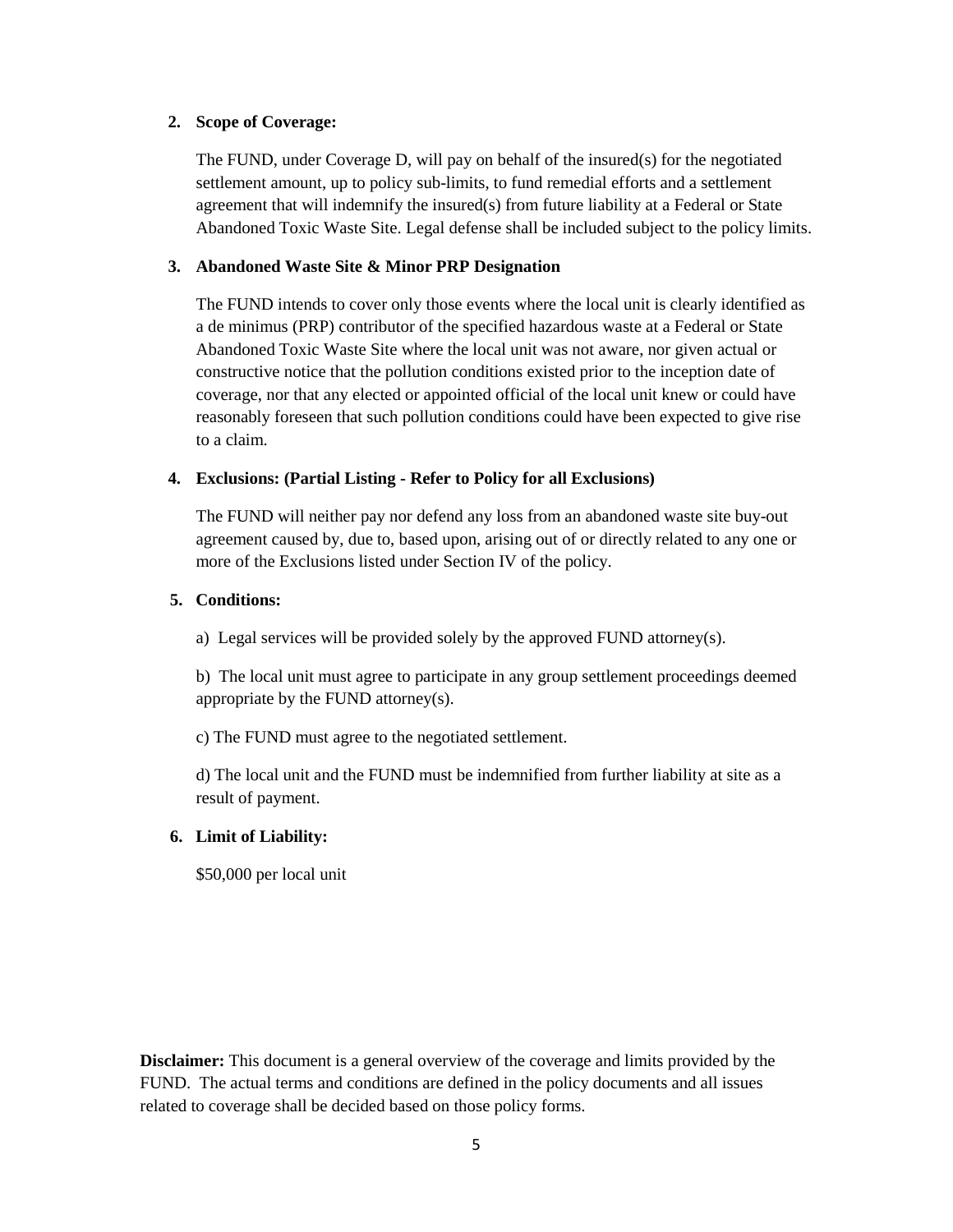# **COVERAGE E – DEFENSE COSTS**

#### **1. Background:**

Public entities may be faced with future environmental litigation arising from past and present operations including those for the disposal of trash, sludge and other pollutants. While the FUND provides coverage for claims arising from pollution conditions occurring on owned property after inception and for storage tank systems, no coverage under Coverages  $A \& B$  is offered for the past pollution event or for off premise environmental liability.

## **2. Scope of Coverage:**

The FUND will provide legal representation to the local unit arising from any pollution conditions to which this policy applies.

**3. Exclusions:** SEE EXCLUSIONS UNDER SECTION IV of the policy.

# **4. Conditions:**

- a) Legal service provided only for a claim to which this policy applies.
- b) Legal service provided solely by approved FUND attorney(s).

## **5. Limit of Liability:**

\$500,000 per loss per local unit

\$500,000 annual aggregate per local unit

# **COVERAGE F - STORAGE TANK SYSTEMS COVERAGE (STANDALONE POLICY FORM)**

### **1. Background**

EPA and the NJDEP have existing regulations requiring tank owners to provide financial responsibility for the pollution exposure of underground storage tanks. The intent of the FUND, under Coverage F, is to fulfill the requirements as well as provide coverage for above ground storage tanks. The policy form itself is subject to EPA/NJDEP acceptance.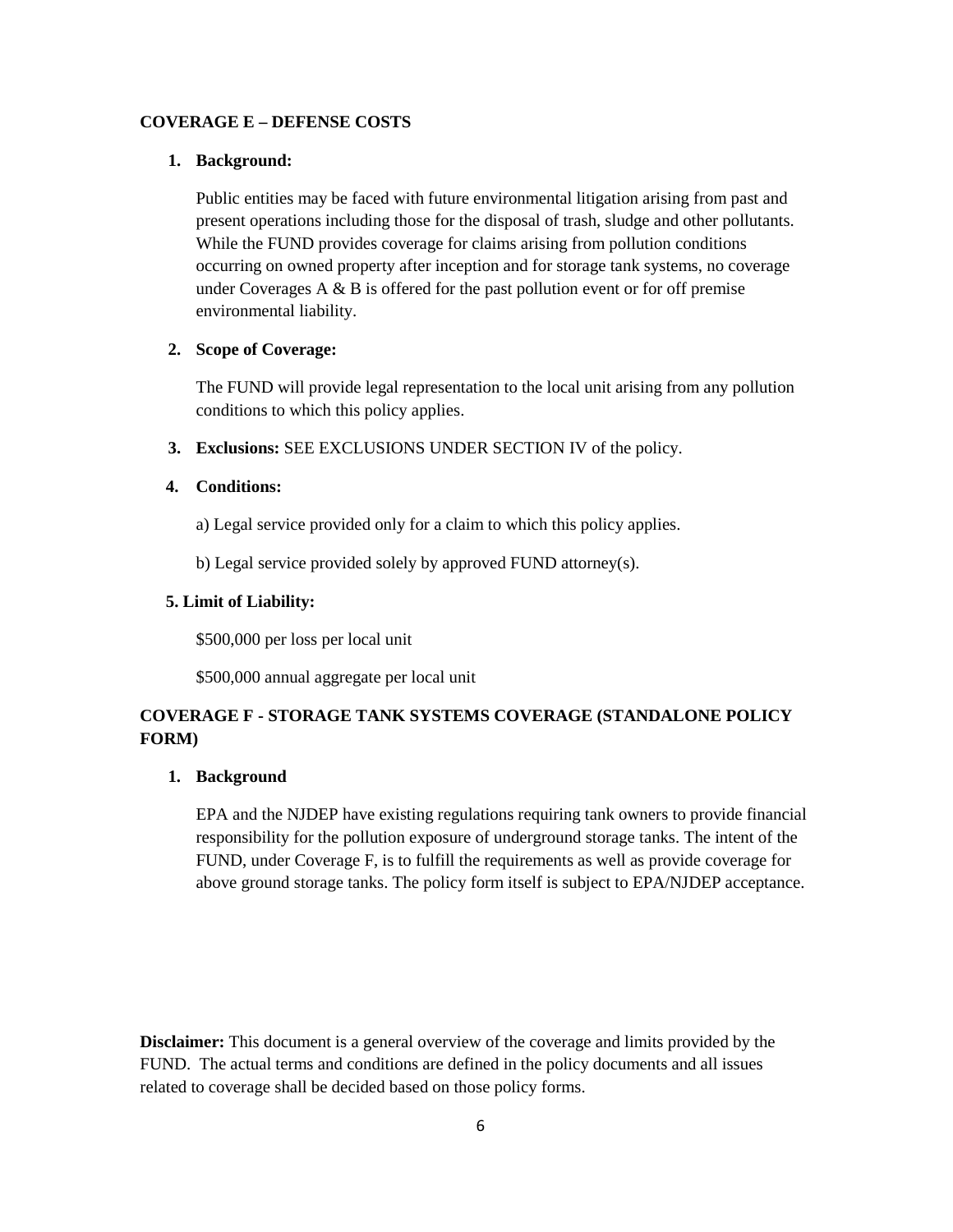### **2. Scope of Coverage:**

The FUND will pay on behalf of the local unit, sums, which the local unit shall be legally obligated to pay as damages as a result of bodily injury or property damage, a cleanup caused by a release arising from the operation of an underground storage tank at any scheduled site. The claim must be first made against the local unit during the policy period and reported to the FUND during the policy period. Above ground storage tanks must comply with all underwriting requirements established by the fund, including compliance testing for above ground storage tanks with underground piping. The deadline for compliance testing was 7/1/2013. After 7/1/2013, new EJIF members AND current members that acquire the described system must demonstrate compliance with the FUND standards in order to secure coverage for that system.

There is a biennial testing requirement for those systems that previously qualified for coverage during the initial testing period.

This policy is site specific: Only scheduled underground storage tanks at scheduled locations are covered.

No coverage applies to underground storage tanks that are rejected, unknown and/or unscheduled. These tanks may be eligible for up to \$10,000 in remediation expenses, subject to the approval of the FUND.

# **3. Accidental Release:**

The FUND intends to cover only those events emanating from any sudden or non-sudden release of petroleum arising from the operation of a storage tank at any scheduled site that results in a need for clean-up and/or compensation for bodily injury or property damage neither expected nor intended by the insured.

#### **4. Exclusions: (Partial Listing - Refer to Policy for all Exclusions)**

The coverage does not apply to:

1) Any claim arising from any knowingly unlawful, dishonest, fraudulent, criminal, malicious or wrongful act or omission committed by or at the direction of any supervisor, department head, elected or appointed official of the local unit.

2) Any claim with respect to which the local unit was aware of non- compliance with any applicable statute, regulation, instruction or court order relating to the petroleum tanks.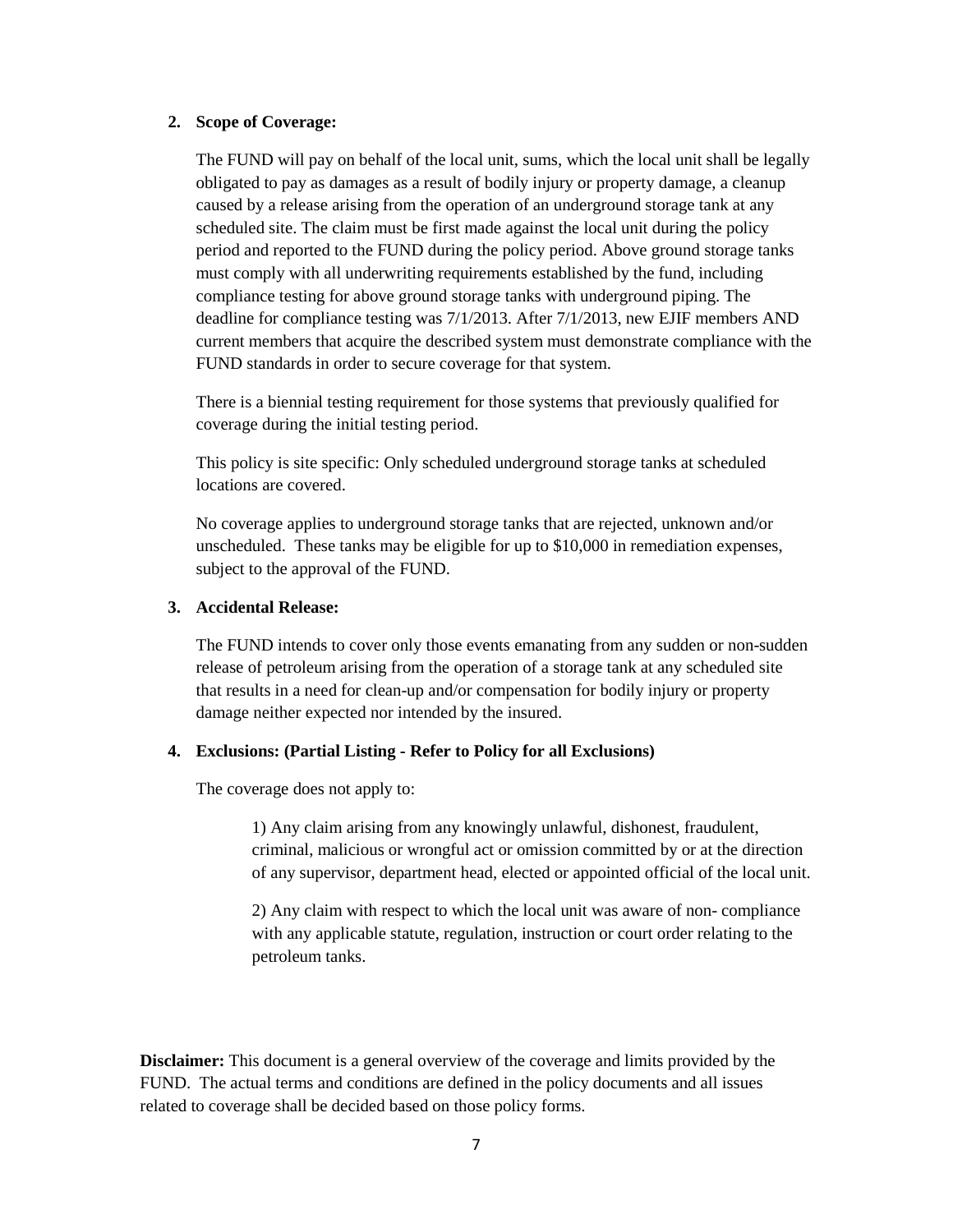### **Storage Tank Exclusions continued-**

3) Any claim arising from any accidental release at any place other than scheduled sites.

4) The cost of installation, replacement or repair of any storage tank or any other receptacle including the cost of excavation or backfilling, piping and valves, all leak detection systems and all containment systems and all monitoring systems.

5) Any routine maintenance, measurement or testing expense which is not occasioned by a pollution event.

6) Any fines, exemplary or punitive damages, statutory or other penalties, trebled or other multiple damages.

7) Any unregulated tanks that exceed the 20 year age limit as of January 1, 2014.

#### **5. Limit of Liability:**

- \$ 1,000,000 each incident -Coverage A
- \$ 1,000,000 each corrective action -Coverage B
- \$ 1,000,000 Aggregate Limit
- \$ 100,000 Aggregate Defense Limit
- \$ 10,000 Sub Limit Undisclosed Tanks Per location, Per Policy/Fund Year

# **RISK RETAINED BY THE FUND**

The Fund has contracted with an Insurer to provide an excess of loss agreement. The intention is to provide aggregate budget protection. The limits afforded are \$8,000,000 **aggregate limit** per year that attaches after retention of \$3,000,000.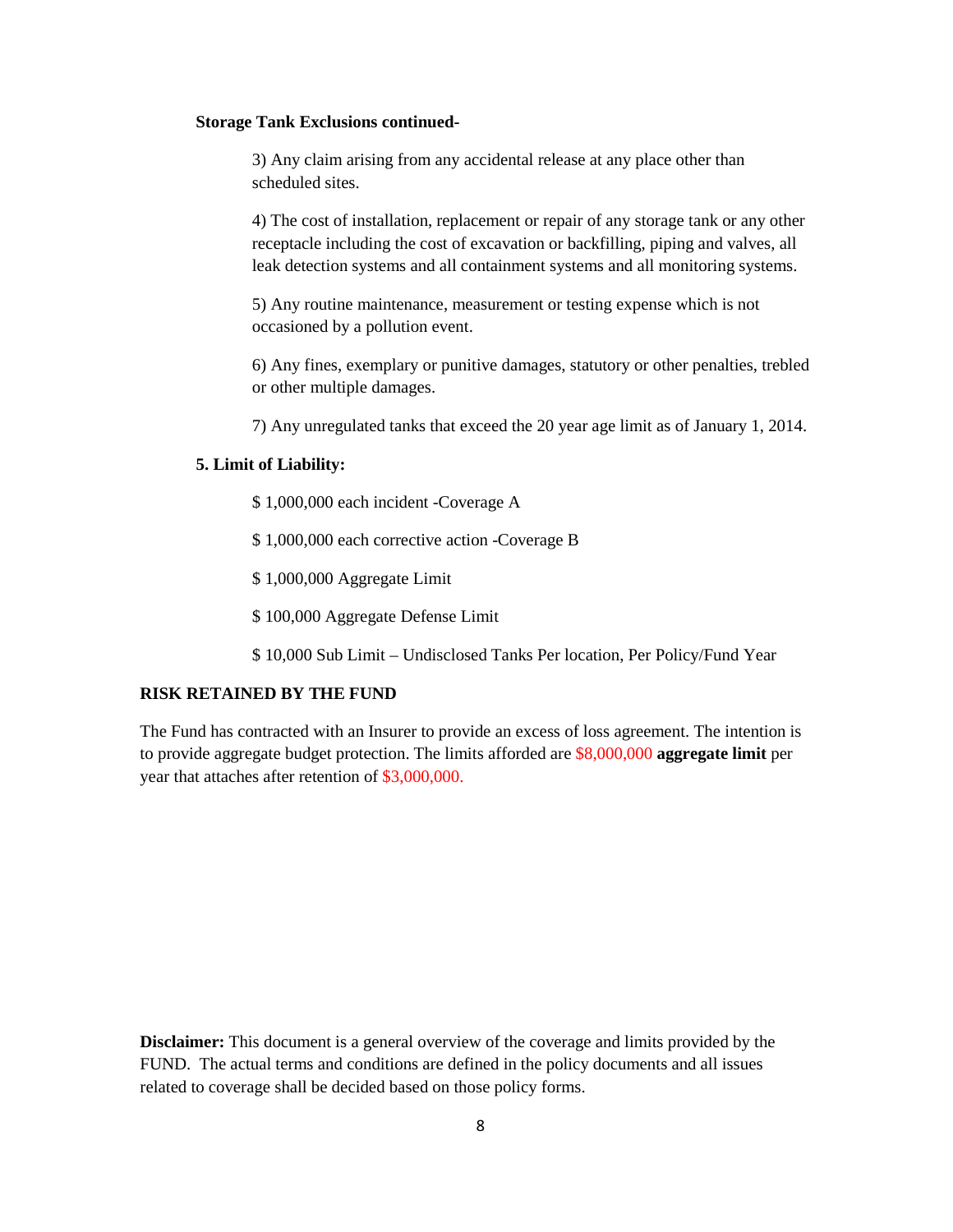### **AMOUNT OF RESERVE TO BE ESTABLISHED**

A dollar reserve is established by the FUND as to its potential exposure on a given claim based on the severity of the damages adjusted by the limits of legal liability.

All elements of the liability claim investigation are considered in establishing a reserve after the FUND is notified of its potential exposure. While conditions may change as further information becomes available, "stair stepping" or frequent changes in reserves is to be avoided.

Claim reserves are subject to regular review by the FUND's Executive Director/Administrator, Attorney, Underwriting Managers, Fund Engineer, Fund Commissioners/Executive Committee and Claims Servicing Company Reserves on large or unusual claims are also subject to review by the claims departments of the commercial insurance companies or reinsurance companies providing excess coverage to the FUND (if any).

### **ASSESSMENTS**

## **A. Budget Preparation:**

1) In or before September of each year, the FUND shall prepare the budget for the upcoming calendar year. The budget shall identify the proposed items and amounts of expenditure for its operations, including an acquisition cost not to exceed six percent (6%), the anticipated amounts and sources of assessments and other income to be received during the calendar year and the status of the self insurance or loss retention accounts.

2) The budget shall be reviewed by an Actuary who shall comment on its adequacy and shall recommend changes, as appropriate.

#### **B. Budget Adoption:**

1) Not later than November of each year, the Fund Commissioners/Executive Committee shall adopt by majority vote, the budget for the FUND's operations for the coming calendar year.

2) A copy of the FUND's proposed budget as changed to reflect the actuary report shall be sent to each participant at least two (2) weeks prior to the time scheduled for its adoption. No budget or amendment shall be adopted until a hearing has been held giving all participating local units the opportunity to present comments or objections.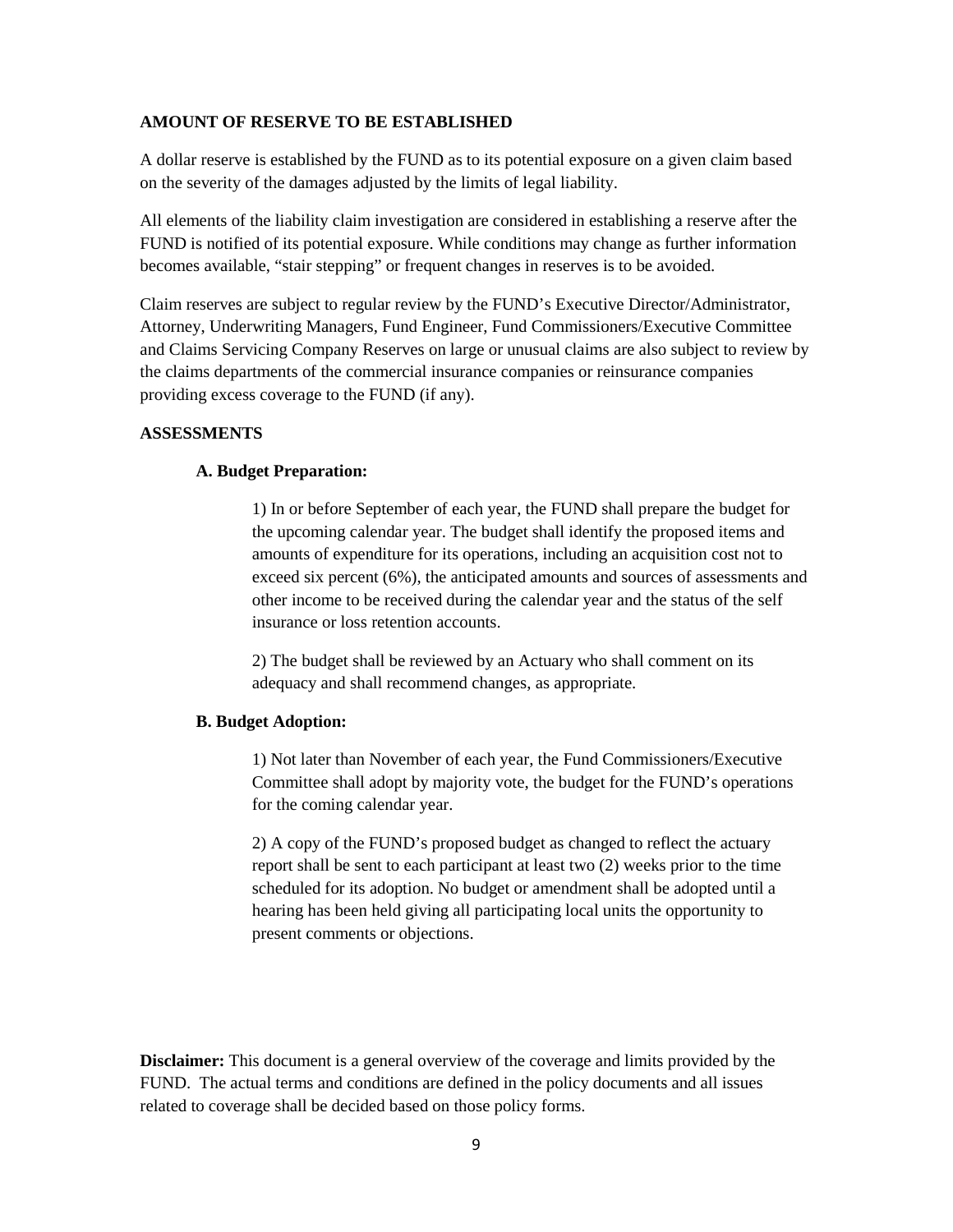3) An adopted budget may be amended by majority vote of Fund Commissioners/Executive Committee after giving the participants two (2) weeks advance written notice and conducting a hearing on the proposed amendment.

4) A copy of the adopted budget and any amendment shall be filed within thirty (30) days of its adoption with the governing body of each participating local unit, the Commissioner of Insurance and the Commissioner of the Department of Community Affairs.

# **C. Annual Assessment:**

1) The annual assessment of each participant shall be its pro rata share of the budget for the upcoming year for each line of coverage as computed by the actuary.

2) The calculation of pro rata shares shall be based on each participant's composite premium by fund year for that line of coverage.

3) The total amount of each participant's annual assessment shall be certified by a majority vote of the Fund Commissioners/Executive Committee to the governing body of each participant at least one month prior to the beginning of the next calendar year.

4) The annual assessment shall be paid to the FUND in two (2) installments, to be determined by the Fund Commissioners/Executive Committee, which shall conform with N.J.A.C. 12:15-2.15(a).

5) The Treasurer shall deposit each participant's assessment into the appropriate accounts, including the administrative account, the claim or loss retention trust fund accounts, or any other account as permitted by law.

6) If a participant becomes a member of the FUND or elects to participate in a line of coverage after the start of the fund year, such participant's assessments and supplemental assessments shall be reduced in proportion to that part of the year which has elapsed.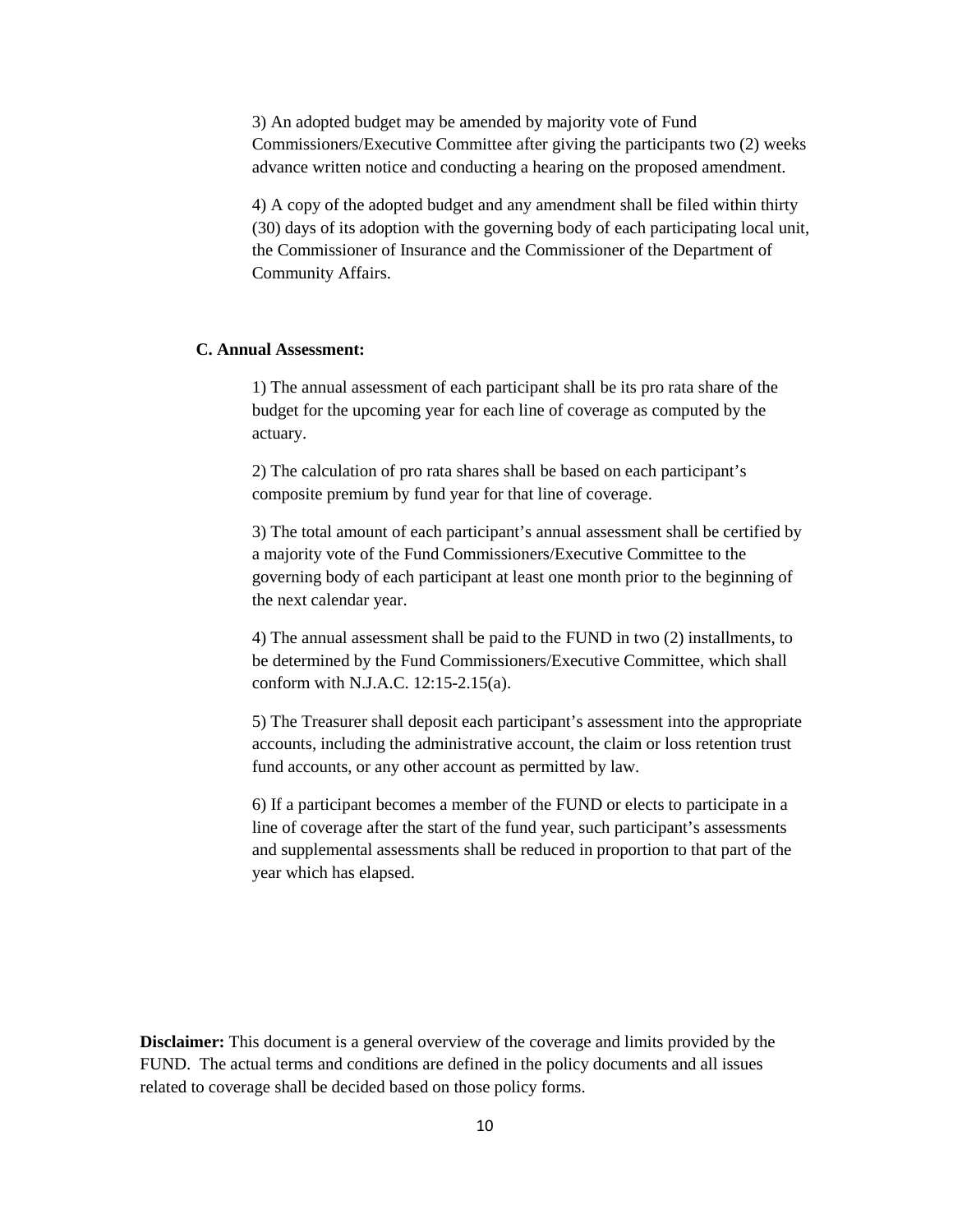#### **D. Supplemental Assessments:**

1) The Fund Commissioners/Executive Committee shall, by majority vote, levy upon the participants additional assessments wherever needed or so ordered by the Commissioner of Insurance to supplement the FUND's claim, loss retention or administrative accounts to assure the payment of the FUND's obligations.

> a) All supplemental assessments shall be charged to the participants by applicable fund year and shall be apportioned by that year's earned assessments for that line of coverage.

b) All participants shall be given thirty (30) days advance written notice of the FUND's intention to charge an additional assessment, and the FUND shall conduct a hearing before adopting the supplemental assessment.

c) Participants shall have thirty (30) days to pay the FUND from the date any supplemental assessment is adopted.

2) The FUND shall submit to the Commissioner of Insurance and the Commissioner of Community Affairs a report of the causes of the FUND's insufficiency, the assessments necessary to replenish it and the steps taken to prevent a reoccurrence of such circumstances.

### **E. Failure or Refusal to Provide Required Assessments:**

Should any member fail or refuse to pay its assessments or supplemental assessments, or should the FUND fail to assess funds required to meet its obligations, the Chairperson, or in the event by his or her failure to do so, the custodian of the FUND's assets, shall notify the Commissioner of Insurance and the Commissioner of Community Affairs. Past due assessments shall bear interest at the rate of interest to be established annually by the Fund Commissioners/Executive Committee.

### **F. Insolvency and/or Bankruptcy of Fund Members**

The insolvency or bankruptcy of a participant does not release the FUND, or any other member, of joint and several liability for the payment of any claim or liability incurred by the member during the period of its membership, including, but not limited to, being subject to and liable for supplemental assessments.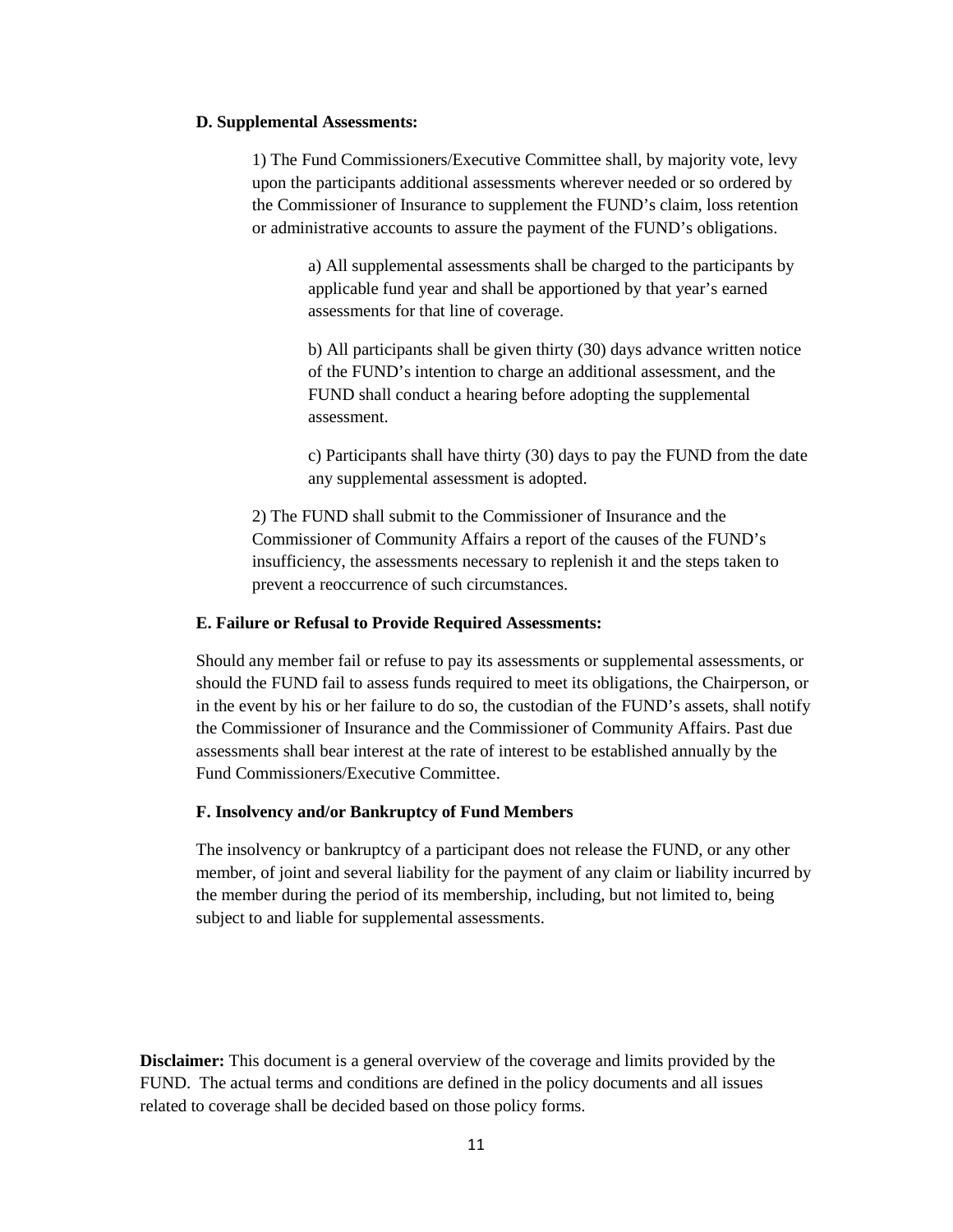### **LOSS ADJUSTMENT PROCEDURES**

The FUND will be presented with various claims against the coverage provided to the participating public entities. These claims can be large or small, justified or frivolous. The primary function of the Fund Attorney and Claims Servicing Company will be to investigate each claim for the FUND and make a determination as to the validity, scope and value of the claim.

While the flavor of the investigation will differ per line of coverage, there are basic factors which are common to all liability claim investigations. The following factors will be addressed by the Claims Servicing Company when handling a liability claim:

### **A. Coverage:**

The first step in claim investigation is the verification of coverage.

### **B. Facts:**

A complete and thorough knowledge of the accident or occurrence will be the criteria on which liability is determined.

### **C. Liability:**

Is there validity to the claim? Careful consideration must be given to this question. An analysis of the facts and applicable laws will determine the negligence factor.

#### **D. Injuries:**

The Claims Servicing Company must gather all information with respect to the extent of injuries and property damage sustained by the claimant(s). An early determination as to the extent of damages may help mitigate exposure and damages.

### **E. Reserves:**

A careful examination of the preceding factors will help the claims service company to establish an intelligent loss reserve. It is the best estimate of the FUND's exposure with respect to each loss.